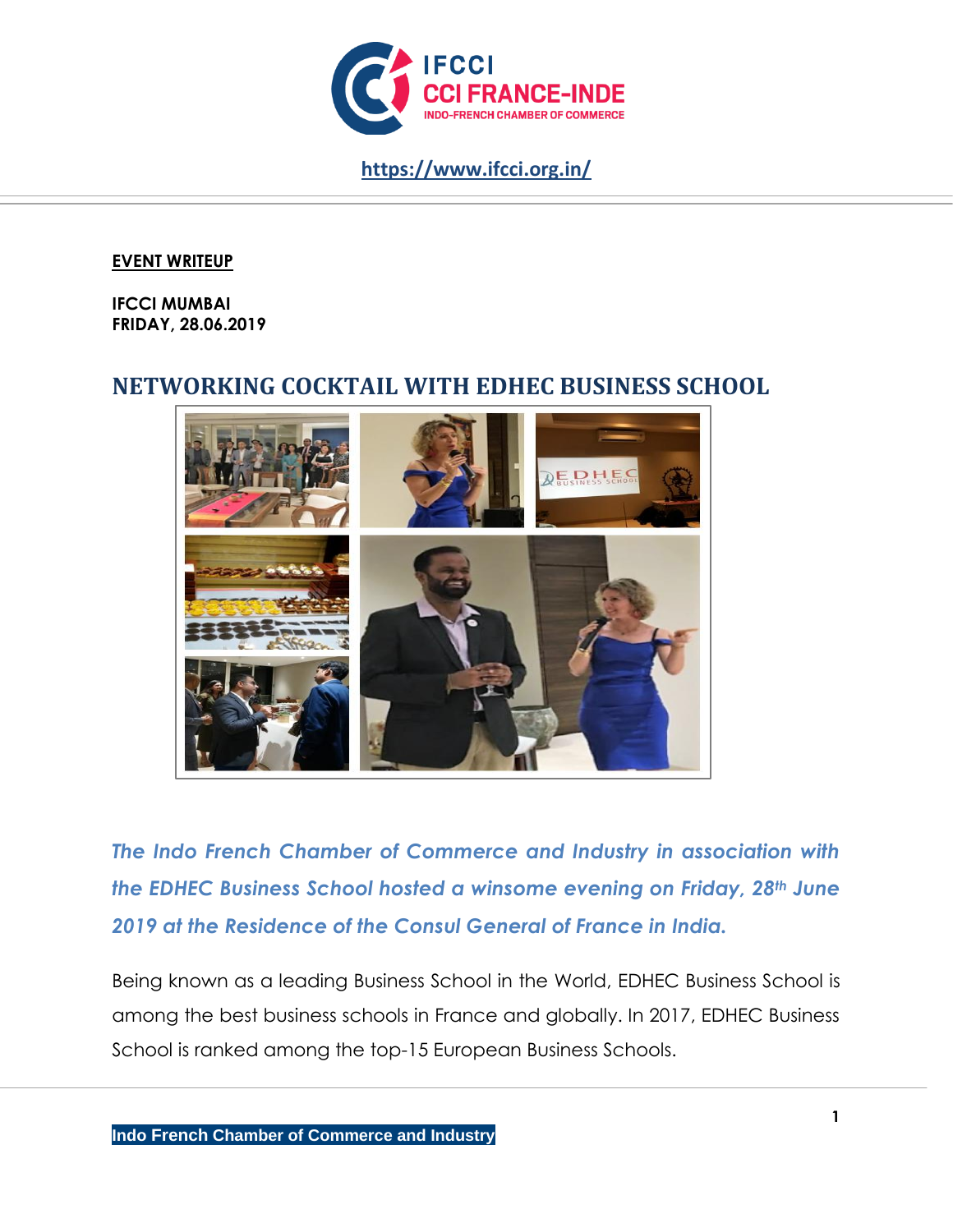

## **https://www.ifcci.org.in/**

Furthermore, the Financial Times ranked EDHEC #1 worldwide for master's in finance in that year. It has a network of more than 40,000 alumni, who focus their energy on the shared ambition: to be an innovative challenger to the major international business schools.

The evening which was attended by both - Indian Business leaders and EDHEC Alumni witnessed a lot of interaction with the high-level management representatives from IFCCI Industry members and the EDHEC Alumni under the diligent guidance of Mr. Nilesh Gaikwad, Country Manager of EDHEC BUSINESS SCHOOL. It was hosted at the Residence of the Consul General of France in India, Ms. Sonia Barbry who consistently encouragesthe Indo French relations.

The evening also served as a platform to explain the school's strategy for the upcoming years and how they look forward to an ever-growing network of international students.

Being a member of the chamber, EDHEC Business School is also a part of IFCCI's higher education committee which develops, promotes and maintains effective education programs for Indo-French universities. The evening was elated with a tray of cocktail savories by Elior along with some wine as the networking continued. The event was attended by approximately 40 guests.